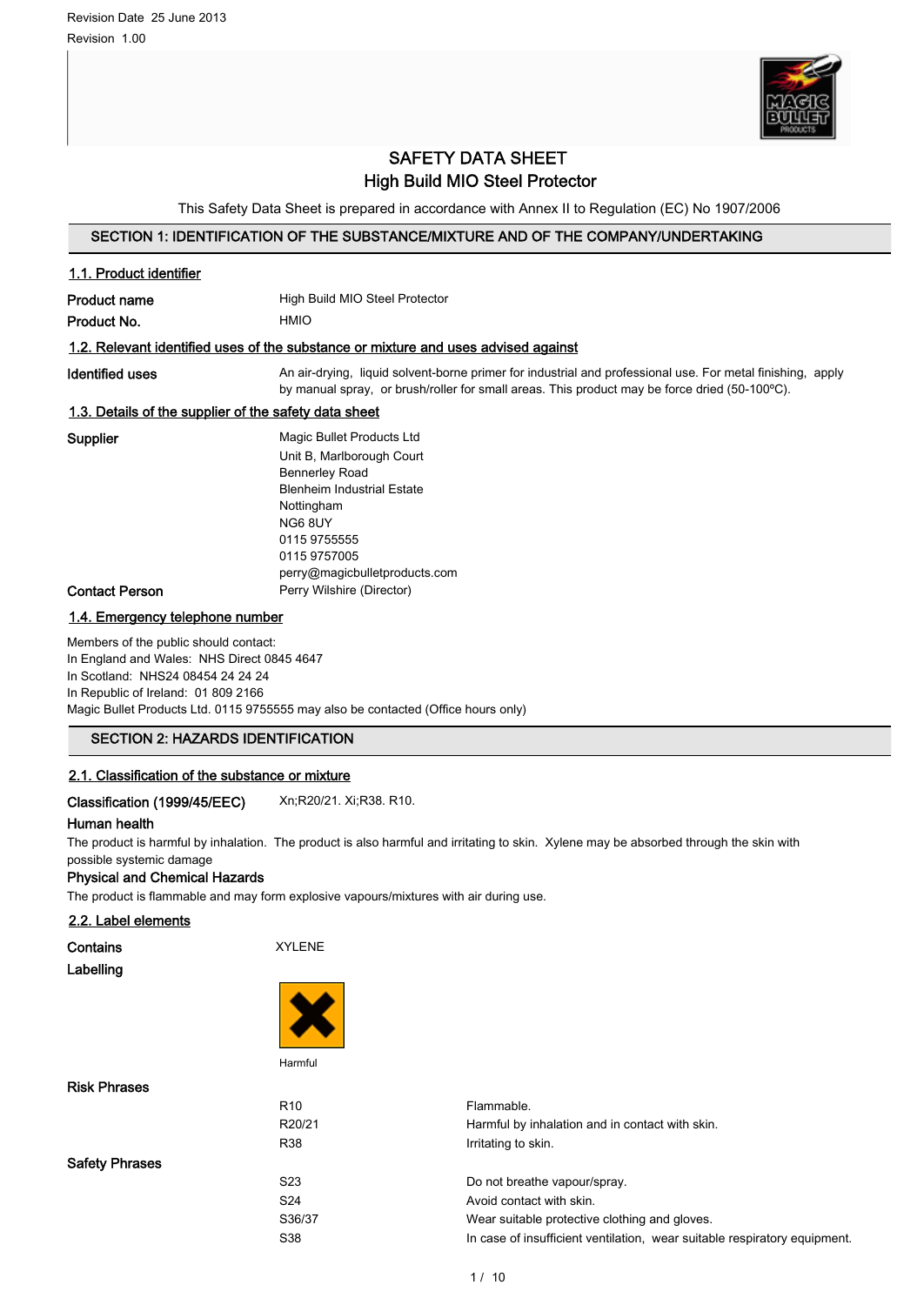### S43 In case of fire, use alcohol-resistant foam, carbon dioxide or dry powder. Never use water. P14 Contains BUTANONEOXIME. May produce an allergic reaction.

#### 2.3. Other hazards

This product does not contain any PBT or vPvB substances.

## SECTION 3: COMPOSITION/INFORMATION ON INGREDIENTS

#### 3.2. Mixtures

| <b>XYLENE</b>                                                                                                                                         |                   |                                                                                   | 25 - 50%                                  |
|-------------------------------------------------------------------------------------------------------------------------------------------------------|-------------------|-----------------------------------------------------------------------------------|-------------------------------------------|
| CAS-No.: 1330-20-7                                                                                                                                    | EC No.: 215-535-7 |                                                                                   | Registration Number: 01-2119488216-32-xxx |
| Classification (EC 1272/2008)<br>Flam. Liq. 3 - H226<br>Acute Tox. 4 - H312<br>Acute Tox. 4 - H332<br>Skin Irrit. 2 - H315                            |                   | Classification (67/548/EEC)<br>R <sub>10</sub><br>Xn;R20/21<br>Xi;R38             |                                           |
| <b>ETHYLBENZENE</b>                                                                                                                                   |                   |                                                                                   | $1 - 5%$                                  |
| CAS-No.: 100-41-4                                                                                                                                     | EC No.: 202-849-4 |                                                                                   | Registration Number: 01-2119489370-35     |
| Classification (EC 1272/2008)<br>Flam. Liq. 2 - H225<br>Acute Tox. 4 - H332                                                                           |                   | Classification (67/548/EEC)<br>F; R11<br>Xn;R20                                   |                                           |
| SOLVENT NAPHTHA (PETROLEUM) LIGHT AROMATIC                                                                                                            |                   |                                                                                   | $1 - 5%$                                  |
| CAS-No.: 64742-95-6                                                                                                                                   | EC No.: 265-199-0 |                                                                                   | Registration Number: 01-2119455851-35     |
| Classification (EC 1272/2008)<br>Flam. Liq. 3 - H226<br><b>EUH066</b><br>STOT Single 3 - H335, H336<br>Asp. Tox. 1 - H304<br>Aquatic Chronic 2 - H411 |                   | Classification (67/548/EEC)<br>Xn; R65.<br>Xi:R37.<br>N;R51/53.<br>R10, R66, R67. |                                           |
| <b>BUTANONEOXIME</b>                                                                                                                                  |                   |                                                                                   | $0.1 - 1%$                                |
| CAS-No.: 96-29-7                                                                                                                                      | EC No.: 202-496-6 |                                                                                   | Registration Number: 01-2119539477-28     |
| Classification (EC 1272/2008)<br>Acute Tox. 4 - H312<br>Eye Dam. 1 - H318<br>Skin Sens. 1 - H317                                                      |                   | Classification (67/548/EEC)<br>Carc. Cat. 3;R40<br>Xn; R21<br>R43                 |                                           |

The Full Text for all R-Phrases and Hazard Statements are Displayed in Section 16.

#### Ingredient notes

Carc. 2 - H351

Substances presenting a health or environmental hazard within the meaning of the Dangerous Substances Directive 67/548/EEC or Regulation (EC) No. 1272/2008, assigned a Community workplace exposure limit, classified as PBT/vPvB or included in the Candidate List.

#### Composition Comments

Due to variations in manufacture, this product may contain up to 5.0% 2-methoxy -1-methylethyl acetate The data shown are in accordance with the latest EC Directives.

#### SECTION 4: FIRST AID MEASURES

## 4.1. Description of first aid measures

Xi;R41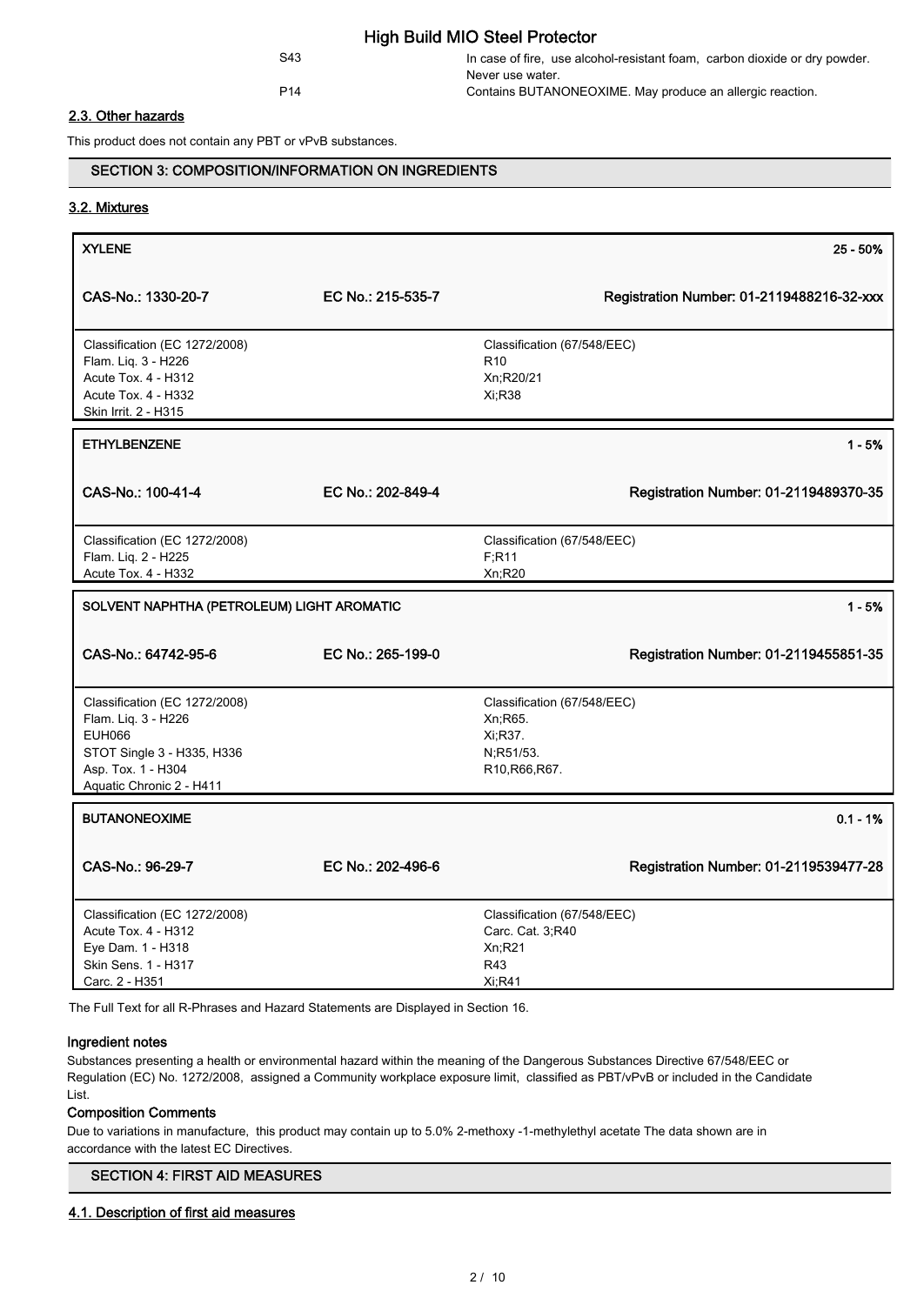## General information

In all cases of doubt, or when symptoms persist, seek medical attention.

Never give anything by mouth to an unconscious person.

If unconscious place in recovery position and seek medical advice.

## Inhalation

Remove to fresh air, keep patient warm and at rest.

If breathing is irregular or stopped, administer artificial respiration.

#### Ingestion

If accidentally swallowed rinse the mouth with plenty of water (only if the person is conscious) and obtain immediate medical attention. Keep at rest. Do NOT induce vomiting.

#### Skin contact

Remove contaminated clothing.

Wash skin thoroughly with soap and water or use recognised skin cleanser.

Do NOT use solvents or thinners.

## Eye contact

Remove contact lenses, irrigate copiously with clean, fresh water, holding the eyelids apart for at least 10 minutes and seek immediate medical advice.

### 4.2. Most important symptoms and effects, both acute and delayed

#### Inhalation.

In case of overexposure, organic solvents may depress the central nervous system causing dizziness and intoxication, and at very high concentrations unconsciousness and death.

#### Ingestion

Ingestion may cause nausea, diarrhoea and vomiting.

#### Skin contact

Prolonged or repeated contact with skin may cause soreness, irritation or dry skin due to a defatting action.

#### Eye contact

The liquid splashed in the eyes may cause irritation and reversible damage.

#### 4.3. Indication of any immediate medical attention and special treatment needed

See above.

#### SECTION 5: FIREFIGHTING MEASURES

## 5.1. Extinguishing media

#### Extinguishing media

recommended: alcohol resistant foam, CO2, powders, water spray/mist

## Unsuitable extinguishing media

Do not use water jet as an extinguisher, as this will spread the fire.

#### 5.2. Special hazards arising from the substance or mixture

#### Unusual Fire & Explosion Hazards

Fire will produce dense black smoke. Exposure to decomposition products may cause a health hazard. Appropriate breathing apparatus may be required.

## 5.3. Advice for firefighters

## Special Fire Fighting Procedures

Cool closed containers exposed to fire with water.

Do not allow run-off from fire fighting to enter drains or water courses.

## Protective equipment for fire-figthers

Self contained breathing apparatus and full protective clothing must be worn in case of fire.

## SECTION 6: ACCIDENTAL RELEASE MEASURES

## 6.1. Personal precautions, protective equipment and emergency procedures

Exclude non-essential personnel. Exclude sources of ignition and ventilate the area. Avoid breathing vapours. Refer to protective measures listed in sections 7 and 8.

# 6.2. Environmental precautions

#### Do not allow to enter drains or watercourses.

If the product contaminates lakes, rivers or sewage, inform appropriate authorities in accordance with local regulations. Vapours are heavier than air. They will spread along the ground and collect in low or confined areas (sewers, basements, tanks).

#### 6.3. Methods and material for containment and cleaning up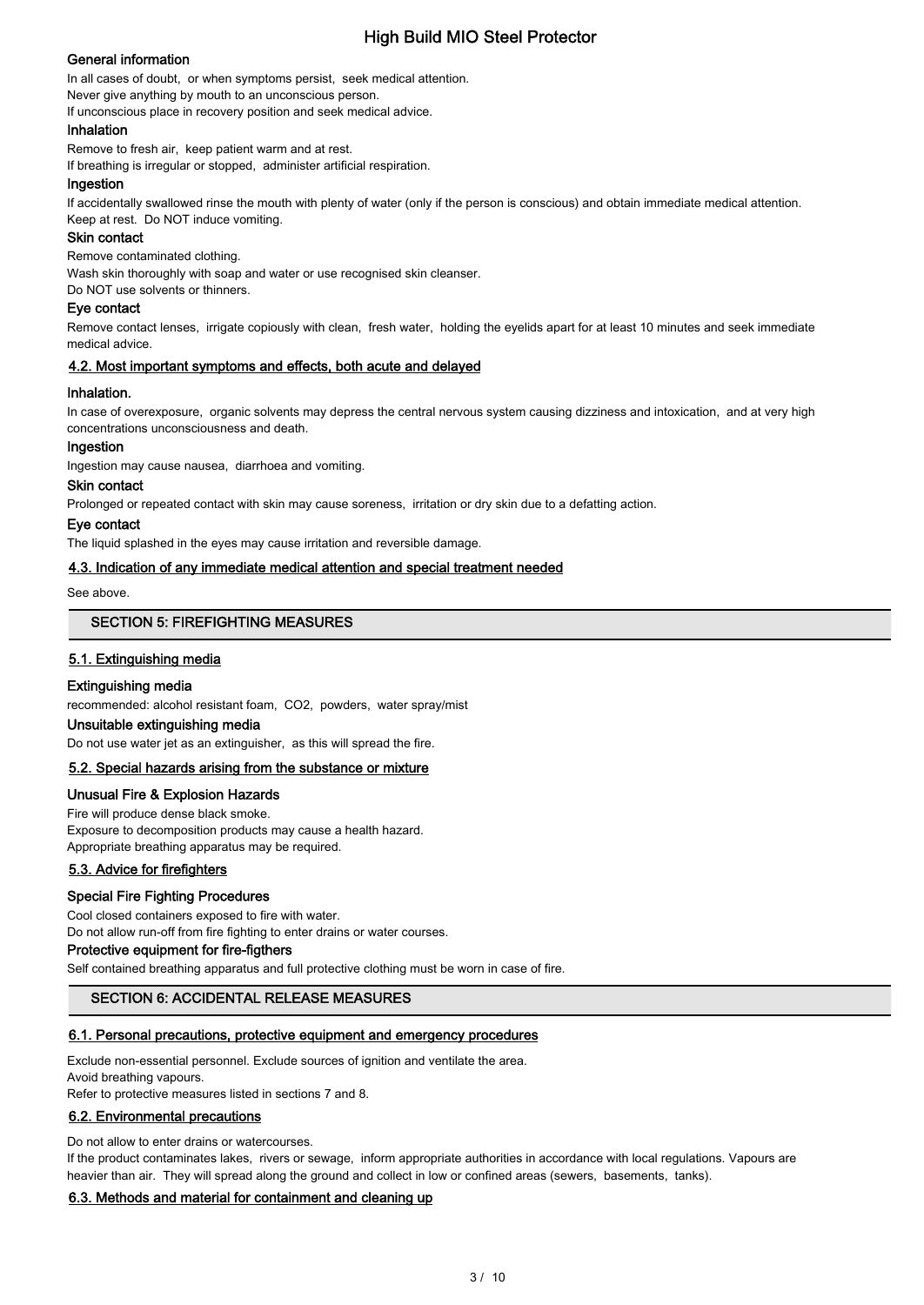Contain and collect spillage with non-combustible absorbent materials, e.g. sand, earth, vermiculite, diatomaceous earth and place in container for disposal according to local regulations (see section 13).

Clean preferably with a detergent - avoid use of solvents.

## 6.4. Reference to other sections

See Section 12 for additional ecological information.

## SECTION 7: HANDLING AND STORAGE

### 7.1. Precautions for safe handling

The Manual Handling Operations Regulations may apply to the handling of containers of this product.

To assist employers, the following method of calculating the weight for any pack size is given. Take the pack size volume in litres and multiply this figure by the specific gravity value given in Section 9. This will give the net weight of the coating in kilograms. Allowance will then have to be made for the immediate packaging to give an approximate gross weight.

Prevent the creation of flammable or explosive concentrations of vapour in air and avoid vapour concentration higher than the occupational exposure limits.

In addition, the product should only be used in areas from which all naked lights and other sources of ignition have been excluded. Electrical equipment should be protected to the appropriate standard.

Mixture may charge electrostatically: always use earthing leads when transferring from one container to another.

Operators should wear anti-static footwear and clothing and floors should be of the conducting type.

Isolate from sources of heat, sparks and open flame.

Non-sparking tools should be used.

Avoid skin and eye contact.

Avoid the inhalation of dust, particulates and spray mist arising from the application of this mixture.

Avoid inhalation of dust from sanding.

Smoking, eating and drinking should be prohibited in application area.

For personal protection see Section 8.

Never use pressure to empty: container is not a pressure vessel.

Always keep in containers of same material as the original one.

Comply with the health and safety at work laws.

Do not allow to enter drains or water courses.

Wash hands before eating and before leaving the site.

Remove contaminated clothing and protective equipment before entering eating areas.

Information on fire and explosion protection.

Vapours are heavier than air and may spread along floors.

Vapours may form explosive mixtures with air.

When operators, whether spraying or not, have to work inside the spray booth, ventilation is unlikely to be sufficient to control particulates and solvent vapour in all cases. In such circumstances they should wear a compressed air-fed respirator during the spraying process and until such time as the particulates and solvent vapour concentration has fallen below the exposure limits.

Materials such as cleaning rags, paper wipes and protective clothing, which are contaminated with the product may spontaneously self-ignite some hours later. To avoid the risks of fires, all contaminated materials, preferably soaked with water, should be stored in purpose-built containers or in metal containers with tight-fitting self-closing lids.

Contaminated materials should be removed from the workplace at the end of each working day and be stored outside.

## 7.2. Conditions for safe storage, including any incompatibilities

Store in accordance with the Dangerous Substances and Explosive Atmospheres Regulations (DSEAR). The requirements are given in the HSE Approved Code of Practice and Guidance, Storage of Dangerous Substances: DSEAR.

The principles contained in the HSE guidance note Chemical Warehousing: The Storage of Packaged Dangerous Substances, should be observed when storing this product.

Notes on joint storage.

Store away from oxidising agents, from strongly alkaline and strongly acid materials.

Additional information on storage conditions

Observe label precautions.

Store between 5 and 25 °C in a dry, well ventilated place away from sources of heat and direct sunlight.

Keep container tightly closed.

Keep away from sources of ignition.

No smoking.

Prevent unauthorised access.

Containers which are opened must be carefully resealed and kept upright to prevent leakage.

## 7.3. Specific end use(s)

The identified uses for this product are detailed in Section 1.2.

## SECTION 8: EXPOSURE CONTROLS/PERSONAL PROTECTION

#### 8.1. Control parameters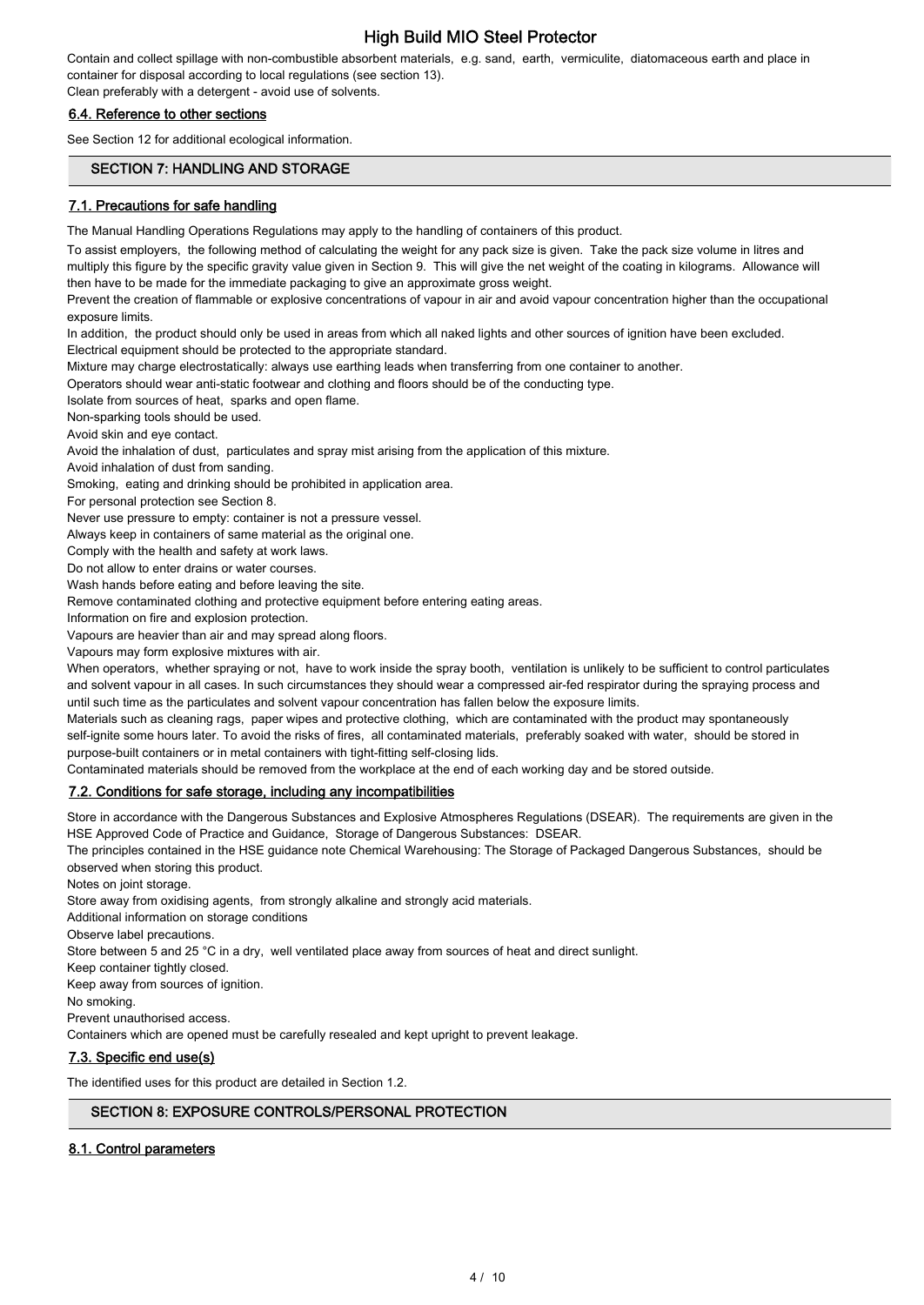| Name                                                 | l STD      |           | TWA - 8 Hrs    |           | STEL - 15 Min | <b>Notes</b> |
|------------------------------------------------------|------------|-----------|----------------|-----------|---------------|--------------|
| BUTANONEOXIME                                        | <b>SUP</b> | 10 ppm    |                |           |               |              |
| <b>IETHYLBENZENE</b>                                 | WEL        | $100$ ppm | 441 mg/m3      | $125$ ppm | 552 mg/m3     | Sk           |
| SOLVENT NAPHTHA (PETROLEUM) LIGHT<br><b>AROMATIC</b> | <b>SUP</b> | 25 ppm    | 120 $mg/m3$    |           |               |              |
| <b>IXYLENE</b>                                       | WEL        | $50$ ppm  | $220$ mg/m $3$ | $100$ ppm | 441 mg/m3     | Sk           |

WEL = Workplace Exposure Limit.

Sk = Can be absorbed through skin.

#### Ingredient Comments

According to EH40 - List of approved workplace exposure limits.

For dust the 8 hour TWA's are:- Respirable dust 4 mg/cu.m (WEL)

Total inhalable dust 10 mg/cu.m (WEL)

#### Biological Limit Values

Xylene:- 650 mmol methyl hippuric acid/mol creatinine in urine

Post shift sampling time

#### 8.2. Exposure controls

#### Protective equipment



#### Process conditions

Provide eyewash station.

#### Engineering measures

Provide adequate ventilation. Where reasonably practicable this should be achieved by the use of local exhaust ventilation and good general extraction.

If local exhaust ventilation and good general extraction are not sufficient to maintain concentrations of solvent vapour below the OEL, suitable respiratory protection must be worn.

 Dry sanding, flame cutting and/or welding of the dry paint film may give rise to dust and/or hazardous fumes. Wet sanding should be used wherever possible. If exposure cannot be avoided by the provision of local exhaust ventilation, suitable respiratory protective equipment should be used.

See Respiratory Equipment below.

#### Respiratory equipment

Air-fed protective respiratory equipment should be worn by spray operators even when good ventilation is provided. In other operations, if local exhaust ventilation and good general extraction are not sufficient to maintain concentrations of particulates and solvent vapour below the OEL, suitable respiratory protection must be worn.

#### Hand protection

There is no one glove material or combination of materials that will give unlimited resistance to any individual or combination of chemicals. For prolonged or repeated handling, use chemically resistant gloves made of Viton.

The breakthrough time must be greater than the end use time of the product.

The instructions and information provided by the glove manufacturer on use, storage, maintenance and replacement must be followed. Gloves should be replaced regularly and if there is any sign of damage to the glove material. Always ensure that gloves are free from defects and that they are stored and used correctly.

The performance and effectiveness of the glove may be reduced by physical/chemical damage and poor maintenance.

Barrier creams may help to protect the exposed areas of the skin, they should however not be applied once exposure has occurred.

#### Eye protection

Use safety eyewear designed to protect against splash of liquids.

#### Other Protection

Wear appropriate clothing to prevent any possibility of skin contact.

#### Hygiene measures

DO NOT SMOKE IN WORK AREA! Wash at the end of each work shift and before eating, smoking and using the toilet. Promptly remove any clothing that becomes contaminated. Use appropriate skin cream to prevent drying of skin. When using do not eat, drink or smoke.

#### Skin protection

Personnel should wear anti-static clothing made of natural fibre or of high temperature resistant synthetic fibre.

#### Environmental Exposure Controls

Refer to the Environmental Protection Act and the Control of Pollution Act. Do not allow to enter drains or water courses.

## SECTION 9: PHYSICAL AND CHEMICAL PROPERTIES

#### 9.1. Information on basic physical and chemical properties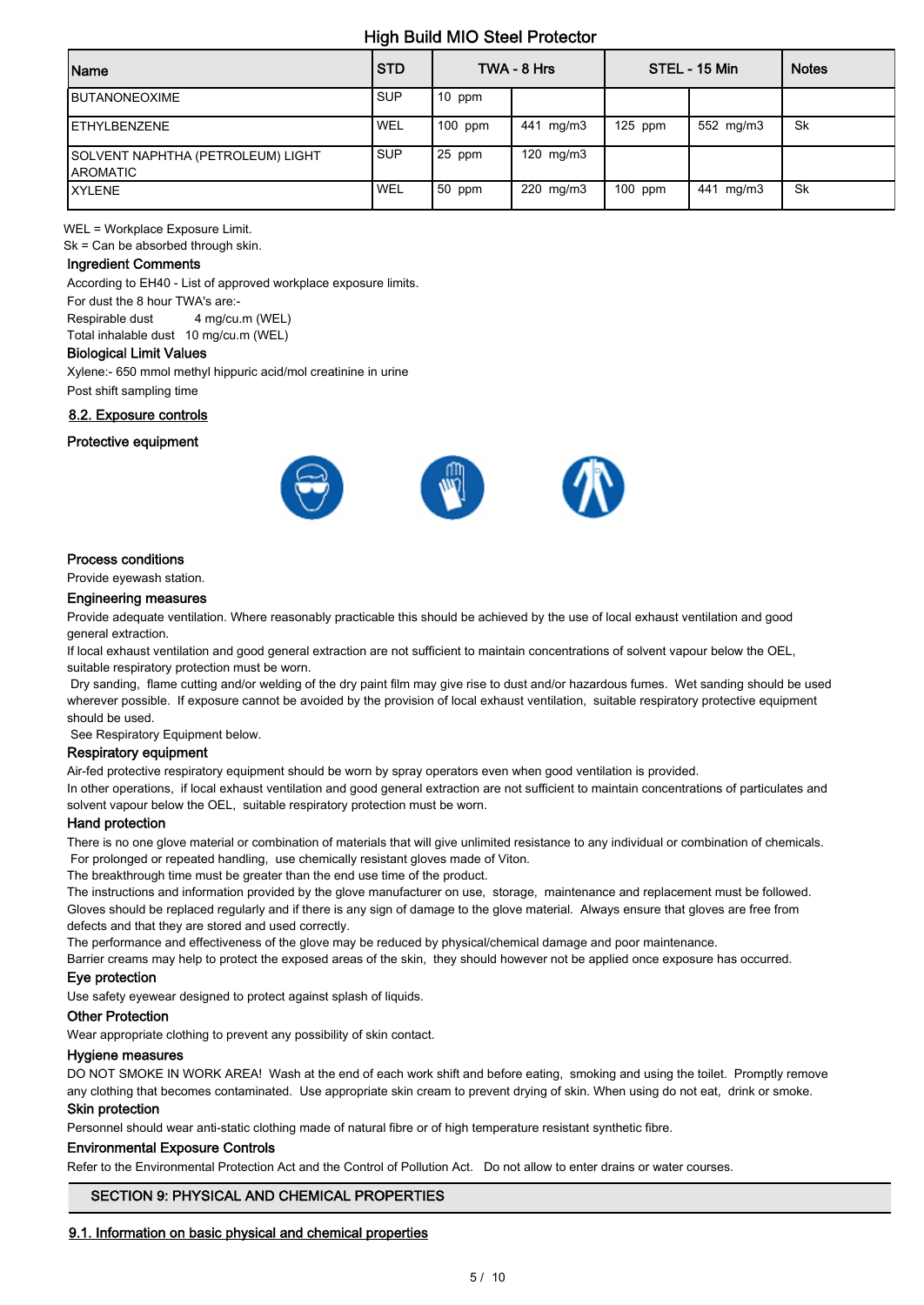| Appearance                                | Viscous liquid.                               |
|-------------------------------------------|-----------------------------------------------|
| Colour                                    | Various                                       |
| Odour                                     | Aromatic hydrocarbons.                        |
| Solubility                                | Immiscible with water                         |
| Initial boiling point and boiling         | 137 - 145°C 760 mm Hg                         |
| range                                     |                                               |
| Melting point (°C)                        | $-24^{\circ}$ C                               |
| <b>Relative density</b>                   | $1.2 - 1.3$                                   |
| Vapour density (air=1)                    | Heavier than air                              |
| Vapour pressure                           | $0.67$ kPa $21^{\circ}$ C                     |
| pH-Value, Conc. Solution                  |                                               |
| Not determined.                           |                                               |
| <b>Viscosity</b>                          | 4.0 - 5.0 poise Rotothinner Viscometer @ 20°C |
| Flash point (°C)                          | 21 - 32°C Sh CC (Setaflash closed cup).       |
| Auto Ignition Temperature (°C)            | 465 - 525°C                                   |
| Flammability Limit - Lower(%)             | 1                                             |
| Flammability Limit - Upper(%)             | 9                                             |
| 9.2. Other information                    |                                               |
| <b>Volatile Organic Compound</b><br>(VOC) | 480 - 515 g/litre                             |
| <b>Volatile Organic Compound</b><br>(VOC) | 39 - 41 g/100 g                               |

SECTION 10: STABILITY AND REACTIVITY

#### 10.1. Reactivity

Stable under recommended storage and handling conditions (see section 7). When exposed to high temperatures may produce hazardous decomposition products.

#### 10.2. Chemical stability

Stable under recommended storage and handling conditions (see section 7). In a fire, hazardous decomposition products may be produced.

#### 10.3. Possibility of hazardous reactions

Keep away from oxidising agents, strongly alkaline and strongly acid materials in order to avoid exothermic reactions

#### 10.4. Conditions to avoid

Avoid heat, flames, static electricity and other sources of ignition. When exposed to high temperatures may produce hazardous decomposition products.

#### 10.5. Incompatible materials

#### Materials To Avoid

Keep away from oxidising agents, strongly alkaline and strongly acid materials in order to avoid exothermic reactions

#### 10.6. Hazardous decomposition products

such as carbon monoxide and dioxide, smoke, oxides of nitrogen etc.

### SECTION 11: TOXICOLOGICAL INFORMATION

## 11.1. Information on toxicological effects

#### General information

There are no data available on the mixture itself.

 The mixture has been assessed following the conventional method of the Dangerous Preparations Directive 1999/45/EC and classified for toxicological hazards accordingly. See sections 2 and 3 for details.

#### Inhalation

Exposure to component solvents vapours concentration in excess of the stated occupational exposure limit may result in adverse health effects such as mucous membrane and respiratory system irritation and adverse effects on kidney, liver and central nervous system.

#### Ingestion

Ingestion may cause nausea, diarrhoea and vomiting.

#### Skin contact

Repeated or prolonged contact with the mixture may cause removal of natural fat from the skin resulting in non-allergic contact dermatitis and absorption through the skin.

### Eye contact

Irritating and may cause redness and pain. The liquid splashed in the eyes may cause irritation and reversible damage.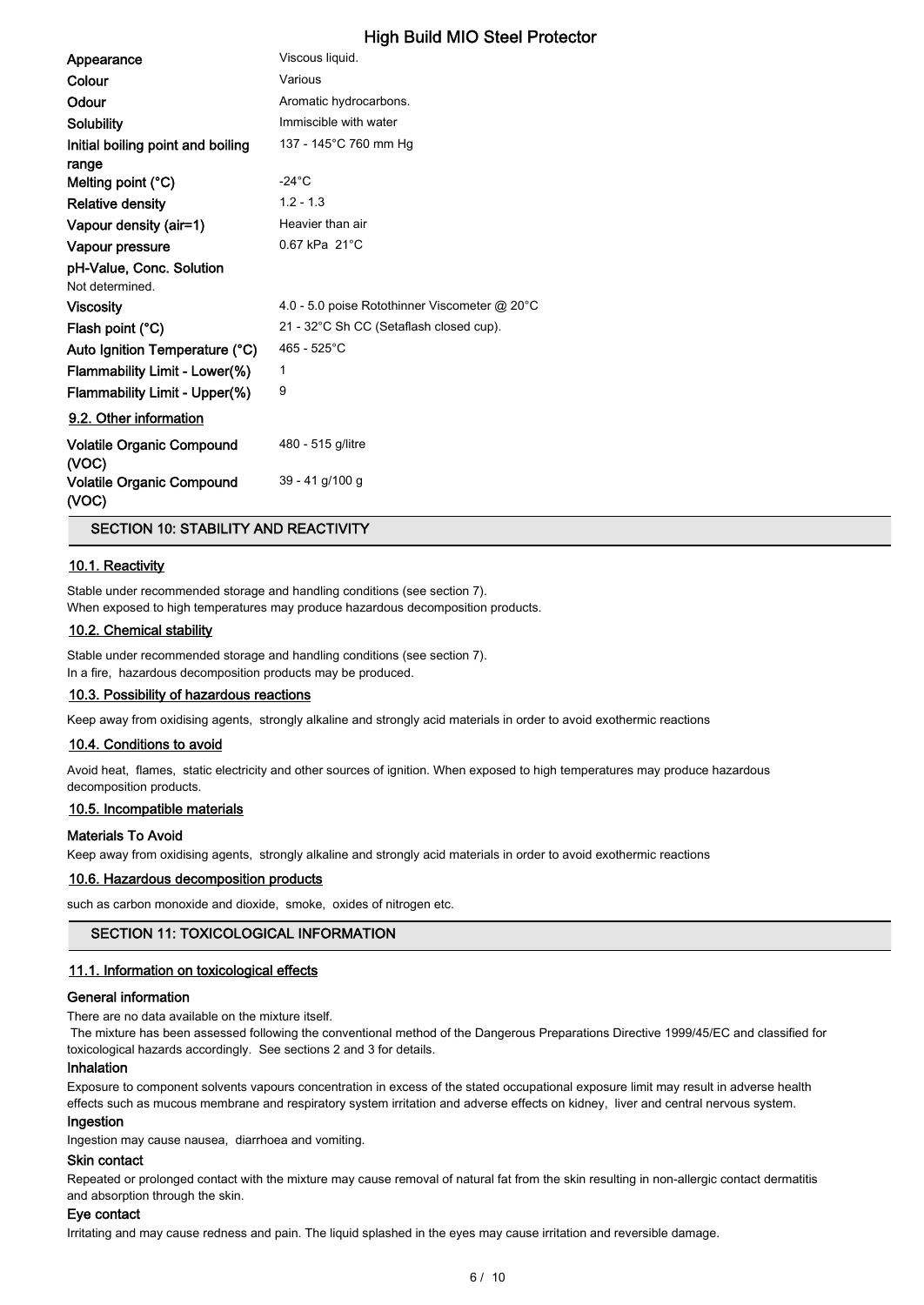### Route of entry

This takes into account, where known, delayed and immediate effects and also chronic effects of components from short-term and long-term exposure by oral, inhalation and dermal routes of exposure and eye contact.

#### Medical Symptoms

Symptoms and signs include headache, dizziness, fatigue, muscular weakness, drowsiness and in extreme cases, loss of consciousness.

Solvents may cause some of the above effects by absorption through the skin.

| Name                 | <b>XYLENE</b>             |  |  |  |
|----------------------|---------------------------|--|--|--|
| Toxic Dose 1 - LD 50 | >4300 mg/kg (oral rat)    |  |  |  |
| Toxic Dose 2 - LD 50 | >4400 mg/kg (ipr-rat)     |  |  |  |
| Toxic Conc. - LC 50  | $>27.6$ mg/l/4h (inh-rat) |  |  |  |

#### SECTION 12: ECOLOGICAL INFORMATION

#### **Ecotoxicity**

The mixture has been assessed following the conventional method of the Dangerous Preparations Directive 1999/45/EC and is not classified as dangerous for the environment.

#### 12.1. Toxicity

#### Acute Fish Toxicity

There is no toxicity data for this product.

#### 12.2. Persistence and degradability

#### **Degradability**

There are no data on the degradability of this product.

#### 12.3. Bioaccumulative potential

### Bioaccumulative potential

No data available on bioaccumulation.

### 12.4. Mobility in soil

#### Mobility:

There is no data on the mobility of the product.

#### 12.5. Results of PBT and vPvB assessment

This product does not contain any PBT or vPvB substances.

#### 12.6. Other adverse effects

Not determined.

## SECTION 13: DISPOSAL CONSIDERATIONS

#### General information

Do not allow to enter drains or water courses.

#### 13.1. Waste treatment methods

Waste and emptied containers are controlled wastes and should be disposed of in accordance with The Environment Protection (Duty of Care) Regulations" (in England, Scotland, Wales) or The Controlled Waste (Duty of Care) Regulations (in Northern Ireland).

#### Waste Class

The European Waste Catalogue classification of this product, when disposed of as waste is:

Waste Code: Name of Waste (according to Directive 2000/532/EC):

08 01 11 Waste paint and varnish containing organic solvents or other dangerous substances

If this product is mixed with other wastes, the original waste product code may no longer apply and the appropriate code should be assigned.

For further information contact your local waste authority.

Using information provided in this safety data sheet, advice should be obtained from the local waste authority on the classification of empty containers.

Empty containers must be scrapped or reconditioned.

Dispose of empty containers contaminated by the product in accordance with local or national legal provisions.

#### SECTION 14: TRANSPORT INFORMATION

#### Road Transport Notes **VISCOUS FLAMMABLE LIQUID DEROGATION**

In pack sizes less than 450 litres, under the terms of 2.2.3.1.5, this product is not subject to the provisions of ADR. These provisions do not apply to air transport.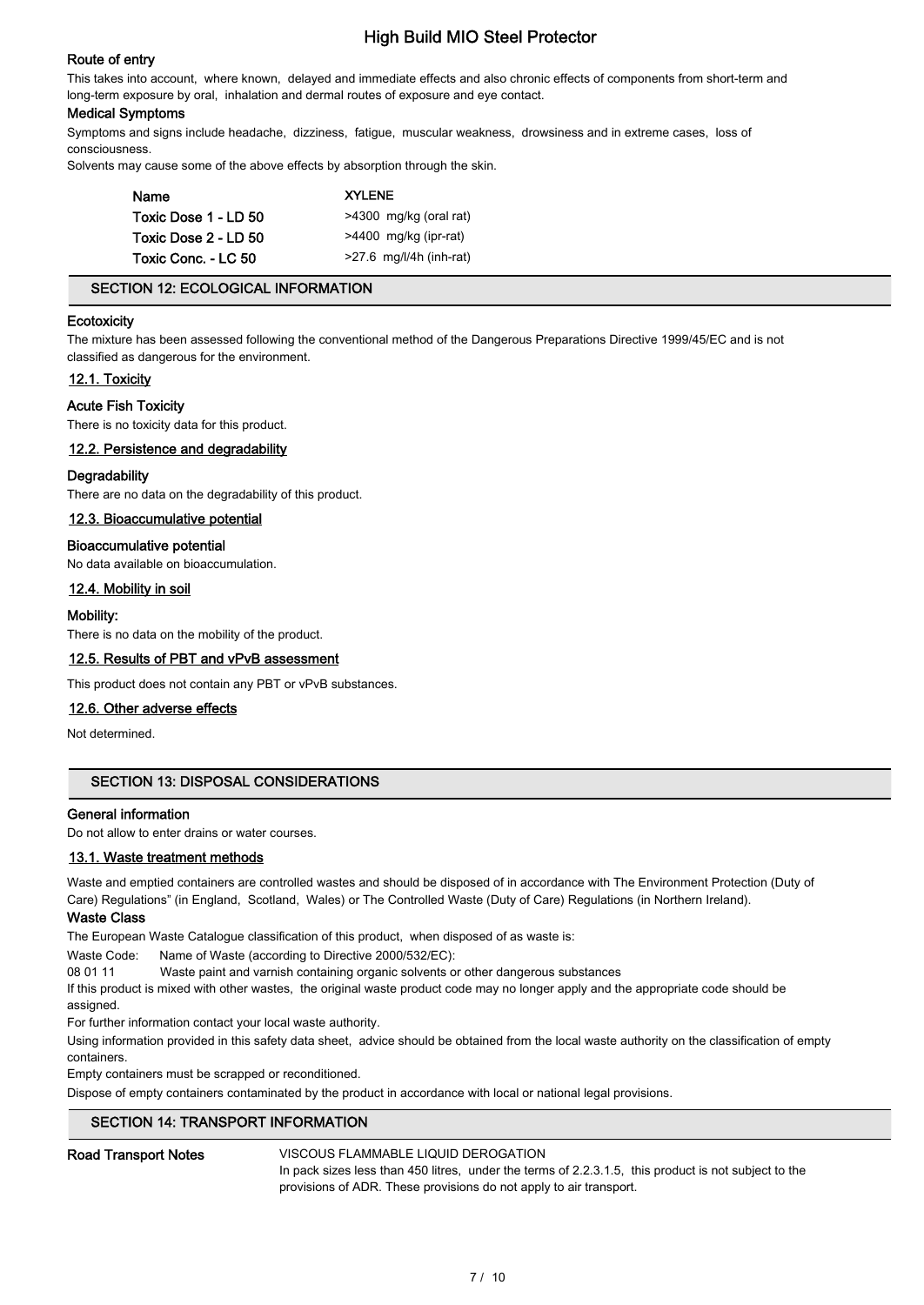High Build MIO Steel Protector Sea Transport Notes **VISCOUS FLAMMABLE LIQUID DEROGATION:** In pack sizes up to and including 30 litres, under the terms of 2.3.2.5, this product is not subject to the packaging, labelling and marking requirements of the IMDG Code, but both full documentation and placarding of cargo transport units is still required. Air Transport Notes **VISCOUS FLAMMABLE LIQUID DEROGATION:** The "viscosity exemption" provision does not apply to air transport. The information provided in this section may not be valid for transport by Air. Please call the number in section 1 of this safety data sheet to obtain more information about the transport of this product by air. 14.1. UN number UN 1263

14.2. UN proper shipping name PAINT

## 14.3. Transport hazard class(es)

3

ADR Label No. 3 Transport Labels



14.4. Packing group

PG III

14.5. Environmental hazards

Environmentally Hazardous Substance/Marine Pollutant

No.

## 14.6. Special precautions for user

Transport within the user's premises: always transport in closed containers that are upright and secure. Ensure that persons transporting the product know what to do in the event of accident or spillage.

EMS F-E, S-E

Tunnel Restriction Code (D/E)

## 14.7. Transport in bulk according to Annex II of MARPOL73/78 and the IBC Code

Not relevant

## SECTION 15: REGULATORY INFORMATION

## 15.1. Safety, health and environmental regulations/legislation specific for the substance or mixture

## Uk Regulatory References

The provisions of the Health and Safety at Work etc. Act and the Control of Substances Hazardous to Health Regulations apply to the use of this product at work.

The information contained in this safety data sheet does not constitute the users own assessment of workplace risks as required by other health and safety legislation.

## Environmental Listing

The Environmental Protection (Duty of Care) Regulations 1992 (SI 1992:2839), TSO. Hazardous Waste Regulations 2005 (SI 2005:894) and amendments

## Statutory Instruments

The Control of Substances Hazardous to Health Regulations 2002(SI 2002:1689) and amendments.

The Dangerous Substances & Explosive Atmospheres Regulations 2002(SI 2002:2776).

The Manual Handling Operations Regulations 1992, (SI 1992:2793)and amendment, The Stationery Office.

The Chemicals (Hazard Information and Packaging for Supply) Regulations 2009 (S.I 2009 No. 716).

## Approved Code Of Practice

Control of Substances Hazardous to Health (Fifth Edition) (HSE Books L5)

Storage of Dangerous Substances (2003) (HSE Books L135)

Dangerous Substances and Explosive Atmospheres Regulations 2002, (HSE Books L138)

## Guidance Notes

The Approved Classification and Labelling Guide, 6th edition.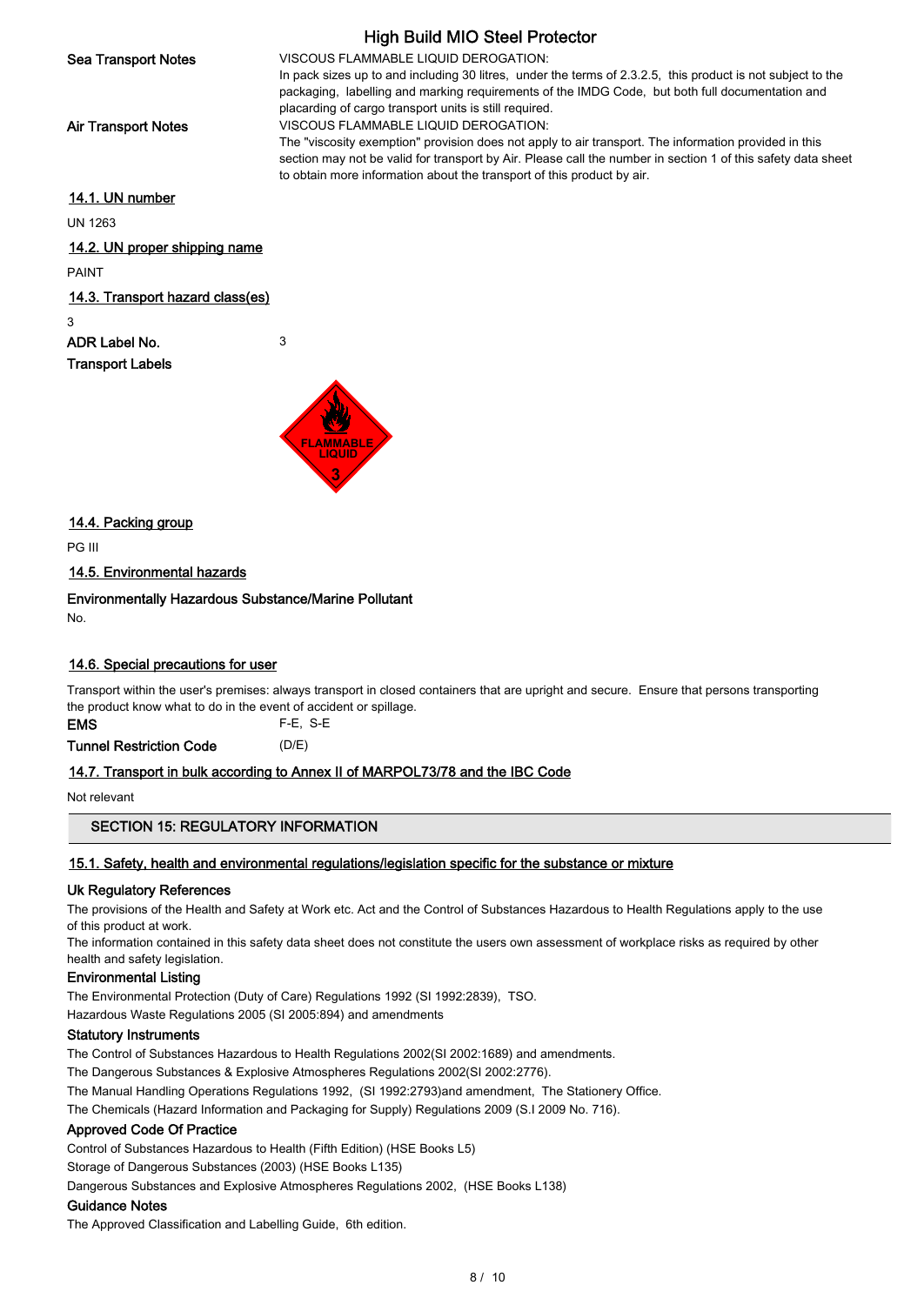COSHH Essentials: easy steps to control chemicals, HSG 193. HSE books. Control Guidance Sheets, which may be relevant to the particular conditions of use, can also be found in this publication.

Chemical Warehousing: Storage of Flammable Liquids in Containers(HSG51), HSE Books.

Storage: Packaged Dangerous Substances HSG71, HSE.

A Guide to Working with Solvents (INDG 272), HSE.

Spraying of Flammable Liquids HSG178

Workplace Exposure Limits EH40.

Best Practice Guideline 5 "Safe Use of Gloves (June 2010) published by the European Solvents Industry Group (ESIG) available at www.esig.org/en/library/publications/best-practice-guides

#### EU Legislation

Regulation (EC) No 1907/2006 of the European Parliament and of the Council of 18 December 2006 concerning the Registration, Evaluation, Authorisation and Restriction of Chemicals (REACH), establishing a European Chemicals Agency, amending Directive 1999/45/EC and repealing Council Regulation (EEC) No 793/93 and Commission Regulation (EC) No 1488/94 as well as Council Directive 76/769/EEC and Commission Directives 91/155/EEC, 93/67/EEC, 93/105/EC and 2000/21/EC, including amendments. Regulation (EC) No 1272/2008 of the European Parliament and of the Council of 16 December 2008 on classification, labelling and packaging of substances and mixtures, amending and repealing Directives 67/548/EEC and 1999/45/EC, and amending Regulation (EC) No 1907/2006 with amendments.

#### National Regulations

Workplace Exposure Limits 2005 (EH40)

#### 15.2. Chemical Safety Assessment

No chemical safety assessment has been carried out for this product by the supplier..

# SECTION 16: OTHER INFORMATION General information

The product should not be used for purposes other than those shown in Section 1.

| <b>Revision Comments</b>         |                                                                                             |
|----------------------------------|---------------------------------------------------------------------------------------------|
| This is first issue.             |                                                                                             |
| <b>Issued By</b>                 | <b>Product Steward</b>                                                                      |
| <b>Revision Date</b>             | 25 June 2013                                                                                |
| Revision                         | 1.00                                                                                        |
| <b>Risk Phrases In Full</b>      |                                                                                             |
| R <sub>10</sub>                  | Flammable.                                                                                  |
| R20/21                           | Harmful by inhalation and in contact with skin.                                             |
| R <sub>20</sub>                  | Harmful by inhalation.                                                                      |
| R <sub>21</sub>                  | Harmful in contact with skin.                                                               |
| R65                              | Harmful: may cause lung damage if swallowed.                                                |
| R <sub>11</sub>                  | Highly flammable                                                                            |
| R37                              | Irritating to respiratory system.                                                           |
| <b>R38</b>                       | Irritating to skin.                                                                         |
| R40                              | Limited evidence of a carcinogenic effect.                                                  |
| R43                              | May cause sensitisation by skin contact.                                                    |
| R66                              | Repeated exposure may cause skin dryness or cracking.                                       |
| R41                              | Risk of serious damage to eyes.                                                             |
| R51/53                           | Toxic to aquatic organisms, may cause long-term adverse effects in the aquatic environment. |
| R <sub>67</sub>                  | Vapours may cause drowsiness and dizziness.                                                 |
| <b>Hazard Statements In Full</b> |                                                                                             |
| H318                             | Causes serious eye damage.                                                                  |
| H315                             | Causes skin irritation.                                                                     |
| H <sub>226</sub>                 | Flammable liquid and vapour.                                                                |
| H332                             | Harmful if inhaled.                                                                         |
| H312                             | Harmful in contact with skin.                                                               |
| H <sub>225</sub>                 | Highly flammable liquid and vapour.                                                         |
| H304                             | May be fatal if swallowed and enters airways.                                               |
| H317                             | May cause an allergic skin reaction.                                                        |
| H336                             | May cause drowsiness or dizziness.                                                          |
| H335                             | May cause respiratory irritation.                                                           |
| <b>EUH066</b>                    | Repeated exposure may cause skin dryness or cracking.                                       |
| H351                             | Suspected of causing cancer.                                                                |
| H411                             | Toxic to aquatic life with long lasting effects.                                            |